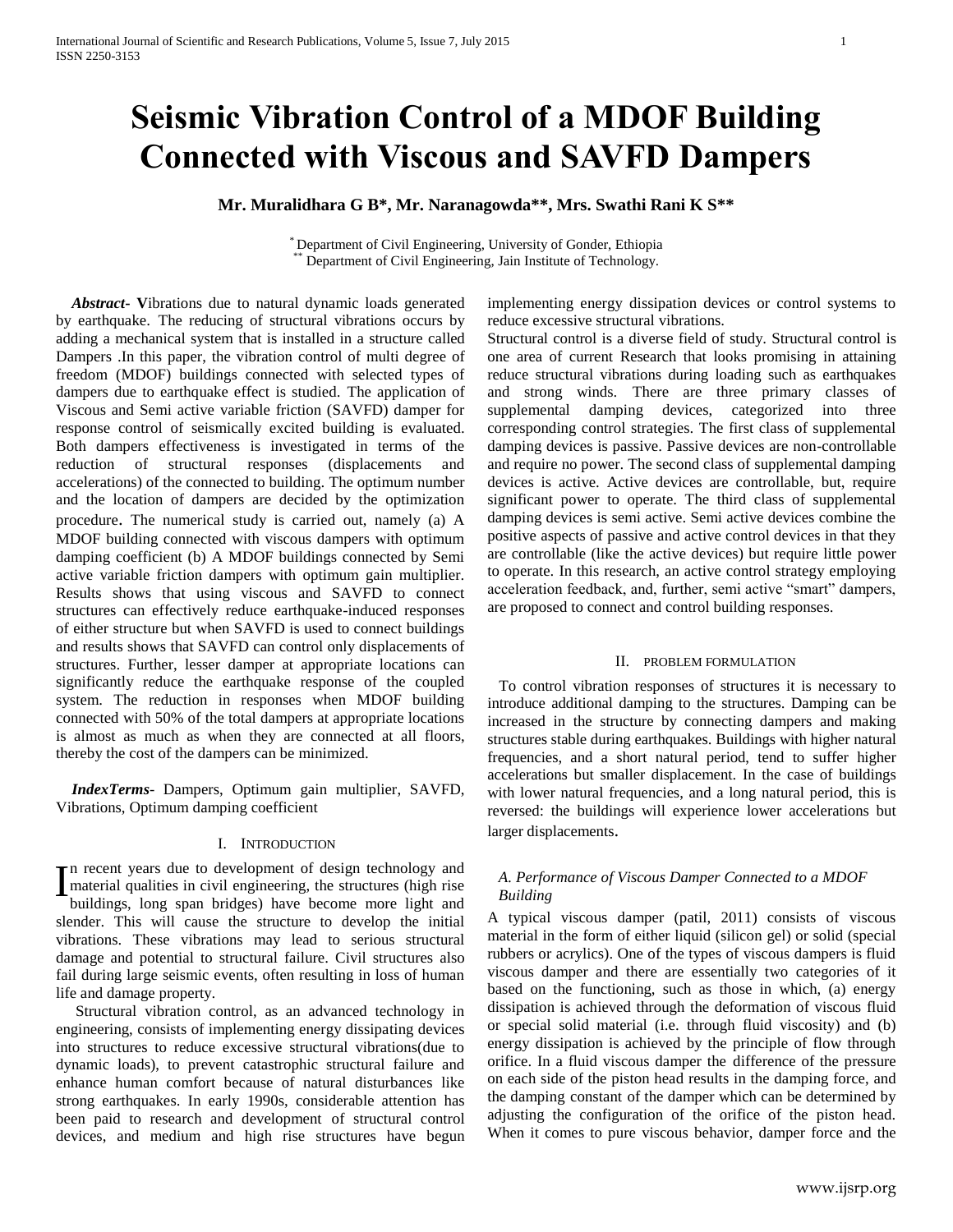velocity should remain in phase. When it comes to pure viscous behaviour, damper force and the velocity should remain in phase. However, for a damper setup shown in Figure 2.5, the volume for storing the fluid will change while the piston begins to move. Thus a restoring force, which is in phase with displacement rather the velocity, will be developed. Configuration of an accumulator is used to solve the problem. The ideal force out for a viscous damper is given by,

$$
f_{di} = C_{md} | \dot{x}_{i2} - \dot{x}_{i1} | \epsilon g_{n}(\dot{x}_{i2} - \dot{x}_{i1}) \dots \dots \dots \dots 1
$$

Where  $C_{\text{md}}$  is coefficient of damper,  $x_{i2}-x_{i1}$  is relative velocity between the ends of i<sup>th</sup> damper and  $\varepsilon$  is exponent having value between 0 and 1. The damper with  $\varepsilon = 1$  is called a LVD (Linear viscous damper). The damper with ε larger than 1 have not been seen often in practical applications. The damper with ε smaller than 1 is called a nonlinear viscous damper which is effective in minimizing high velocity shocks.

#### *Assumptions and Limitations:*

A MDOF building is having similar storey height with their symmetric planes in alignment. The problem is simplified as 2D because the excitation of ground is assumed to occur in one direction in symmetric plane of a structure. The seismic excitation is assumed to be not so severe and due to the enhanced energy absorbing capacity of the building because of the connected dampers, the building is assumed to be remain in linear elastic and hence, do not yield under the considered earthquake excitation. Structure is modelled as a linear MDOF flexible shear-type structure with lateral degree-of-freedom at their floor levels. The total plan dimensions in the direction of excitation are not large, so any effect due to spatial variations of the ground motion is neglected. Any effect due to soil–structure interaction is neglected; limit the applicability of the results to structures on stiff, firm ground and less restrictively to structures whose foundations are not massive (e.g. footing foundations). The lateral resistance of the structures is assumed to be so large that it does not have any effect on the performance of damper. The floors are rigid and the total mass is concentrated at the levels of the floors. There is no rotation of the horizontal section at the level of floors. The floors are subjected to horizontal ground acceleration, while the vertical component of the ground acceleration is neglected.

## *Equation of Motion:*

Let structures having n stories, the mass, damping coefficient and shear stiffness values for the i<sup>th</sup> storey are  $m_i$ ,  $c_i$ ,  $k_i$ . The system will then be having a total number of degrees of freedom equal to 2n. The equations of motion for this system are expressed as,

$$
M\ddot{X} + (C + C_D)\dot{X} + KX = -MI\ddot{x}_{g...}
$$

Where M, C and K are the mass, damping and stiffness matrices of the structural system. $C_D$  is the additional damping matrix due to the installation of the viscous dampers but we are not considering additional damping due to installation of dampers. X is the relative displacement vector with respect to the ground, I is a vector with all its elements to unity, and  $x_g$  is the ground acceleration at the foundations of the structures. The details of each matrix are given as,





## *State Space Representation:*

z  $[k+1]=A_dz[k]+B_du[k]+E_dw[k],$ …………………………………6 Where the vector  $z(k)$  represents the state of the structure, which contains the relative-to ground Velocity and displacement of each floor,  $[k + 1]$  denotes that the variable is evaluated at the  $(k)$  $+1$ <sup>th</sup> time step, u(k) denotes the vector of the controllable Viscous forces provided by the viscous dampers, w(k) is the vector of ground accelerations.  $A_d$  represents the discrete-time system matrix with ∆t being the time interval (sampling period), while the constant coefficient matrices  $B_d$  and  $E_d$  are the discretetime counterparts of the matrices B and E that may be written explicitly as

 Bd=A*<sup>−</sup>*<sup>1</sup> (Ad *−* I) B Ed=A*<sup>−</sup>*<sup>1</sup> (Ad *−* I) E ………………7

## *Numerical Study:*

The study, MDOF structure with ten stories is considered with floor mass and inter storey stiffness is assumed to be uniform for structure. The damping ratio of 5% is considered for structure. The mass and stiffness of each floor are chosen such that the fundamental time period of structure  $T_1$  yields 0.3s for structure and for case. A thorough study is conducted to arrive building responses like displacements, and accelerations for MDOF structure connected with viscous damper under modified El Centro earthquake data.

## *Responses of MDOF Building*

The building responses of the top floor displacements and accelerations when connected with viscous dampers at all the floors (TYPE II) are plotted as shown in Figures 3.4–3.5, respectively. These plots clearly indicate the effectiveness of viscous dampers in controlling the earthquake responses of both the structures. Viscous damper can reduce 70 to 75 % of earthquake responses when damper connecting arrangements as shown in Fig.1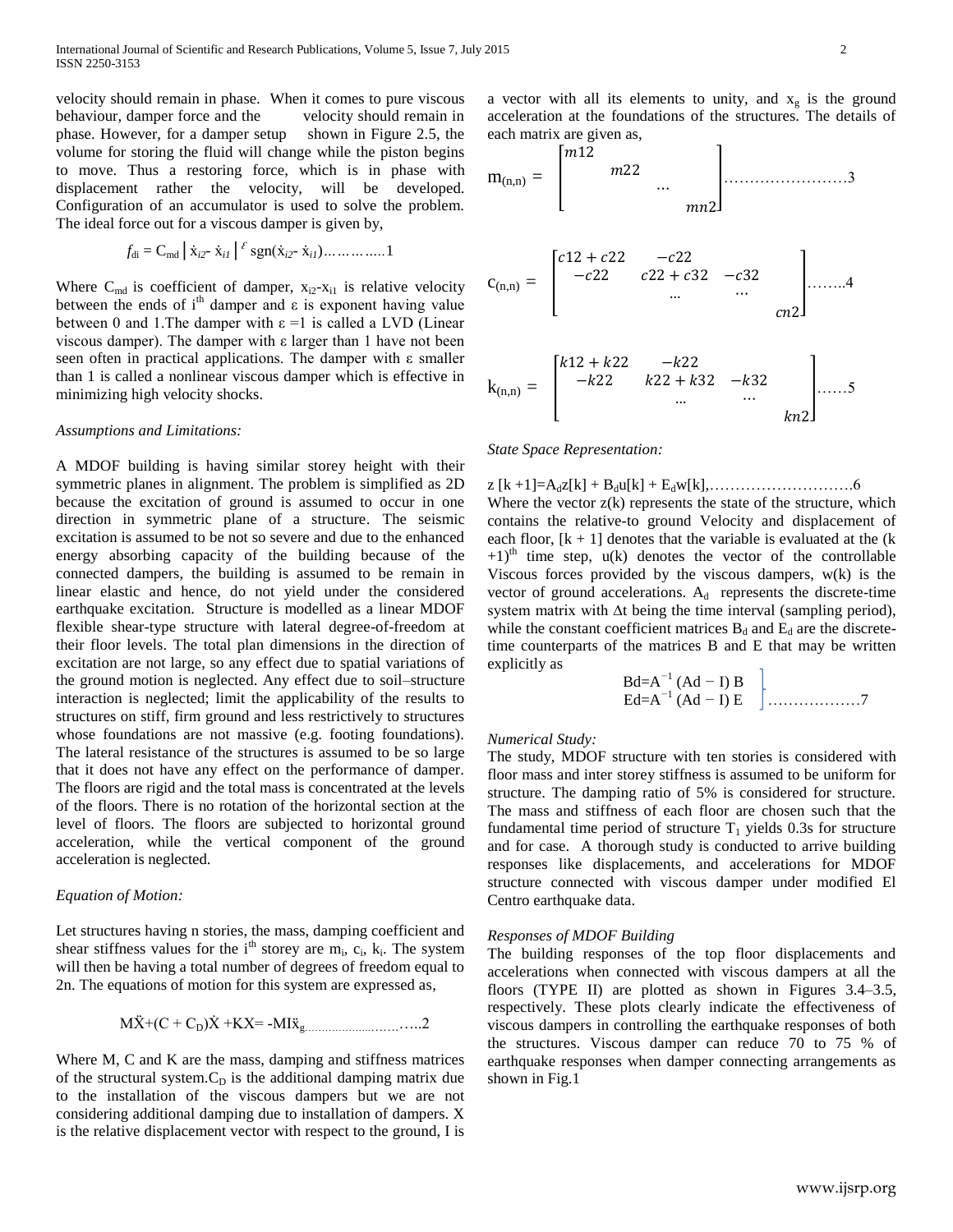## *Optimization of Number of Dampers:*

To minimize the cost of dampers and number of dampers, the responses of the building are investigated by considering 50% of the total dampers and even less at different floors. As the force in viscous damper is proportional to the maximum relative velocity of the damper connected floors, to arrive at the variation of damping in the dampers, the maximum relative velocities between all dampers connecting floors, under earthquake considered are obtained. The variation of these maximum relative velocities of damper connecting floors is calculated, from which an average value for variation is obtained. The storey having maximum relative displacement and or velocity are selected to place the dampers.



Fig1. buildings connected with viscous Dampers with Different arrangements.

| Table1. Seismic Response Of The Building Connected With |  |
|---------------------------------------------------------|--|
| Viscous Dampers $(T1=0.3s)$ .                           |  |

| Str | Peak Top floor displacement (m)        |                         |                         |  |
|-----|----------------------------------------|-------------------------|-------------------------|--|
|     | TYPE I                                 | <b>TYPE II</b>          | <b>TYPE III</b>         |  |
| 1   | 0.035988                               | 0.009115<br>$(74.6\%)*$ | 0.019593<br>$(45.5\%)*$ |  |
|     | Peak Top floor accelerations $(m/s^2)$ |                         |                         |  |
| Str | TYPE I                                 | <b>TYPE II</b>          | <b>TYPE III</b>         |  |
| 1   | 20.55093                               | 8.657686<br>$(57\%)*$   | 13.13196<br>$(36%)$ *   |  |
|     |                                        |                         |                         |  |

Many trials are carried out to arrive at the optimal placement of the dampers, among which Figures shows the variation of the displacement and accelerations respectively, in all the floors for Five different cases, such as case (i) TYPE I arrangement case (ii) TYPE II arrangement (iii) TYPE III arrangement and It is found from the plots 1.1 and 1.2 that the dampers are more effective when building are connected with optimum dampers and responses in all the stories are reduced almost as much as when they are connected at all floors(TYPE II). The reduction in the peak top floor displacement, peak top floor acceleration and velocities of the structures, for without dampers, connected with dampers at all floors and connected with only 50% of total viscous damper are shown in Table 1. It is observed form the table that reduction in the responses when structures connected at all the floors are as much as when connected with 50% of total dampers Thus, it can be concluded that providing the dampers at all the floor need not be the optimum solution and even few dampers may results in the same performance.







Plot 1.1(b)

Graph 1.1 Top Floor displacements for type I and type II building (a) Displacement (b) Acceleration with  $T=0.3$  s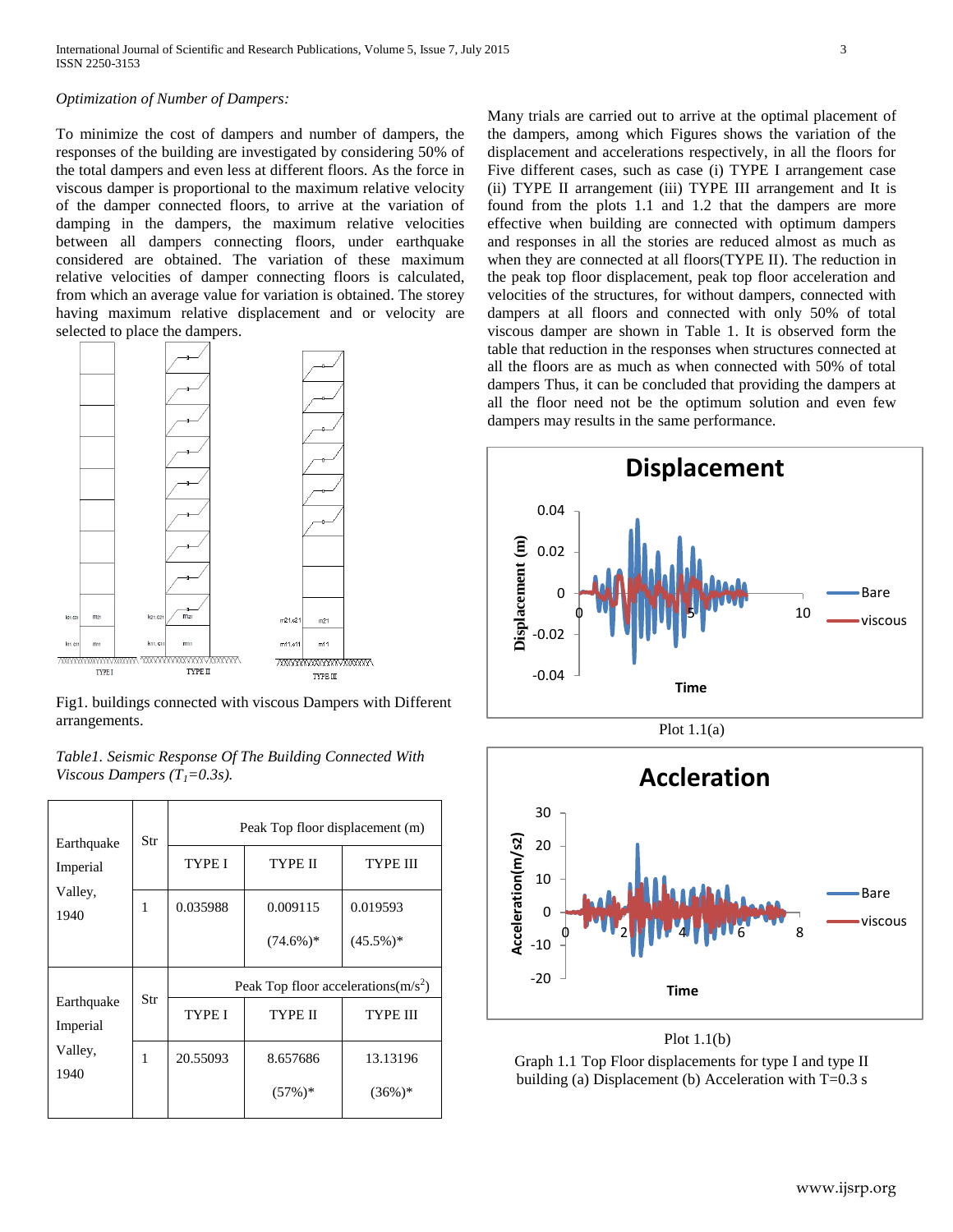







Plot1.2 Top Floor displacements for type I, II, III building (a) Displacement (b) Acceleration with T=0.3 s



Plot 1.3 Responses of floor (a) Displacement (b) Accelerations with Exponential co-efficient

## *B*. *PERFORMANCE OF SEMI ACTIVE VARIABLE FRICTION DAMPER CONNECTED TO MDOF BUILDING*

A semi–active system combines the features of active and passive systems. They utilize the response of a structure to develop control actions through the adjustment of damping or stiffness characteristics of the system. A variety of semi–active devices have been considered for seismic applications, including variable orifice dampers; variable friction devices; adjustable, tuned liquid dampers; controllable fluid dampers and variable stiffness dampers. Because of their relatively high performance and low energy requirement, a numbers of different devices have been proposed for the practical implementation of semi– active control systems, and more research has focused on improving semi–active control devices or control laws to enhance its performance. A friction damper is a displacement–dependent energy dissipation device, and the damper force is independent of the velocity and the frequency–content of excitation. The present study is aimed to investigate the effectiveness of semi active variable friction damper (SAVFD) in mitigating the seismic response of the structure under modified El Centro earthquake ground motions. The specific objectives of the study are

- To study the earthquake responses like displacements and accelerations of a MDOF building.
- To investigate the optimal placement of the dampers instead of providing them at all the floors for optimum the cost of the damper.
- To ascertain the optimum value of gain multiplier of the dampers.



Fig.2 Structural Models of a MDOF Building Connected With SAVFD Dampers with Arrangements

*Equation of Motion:*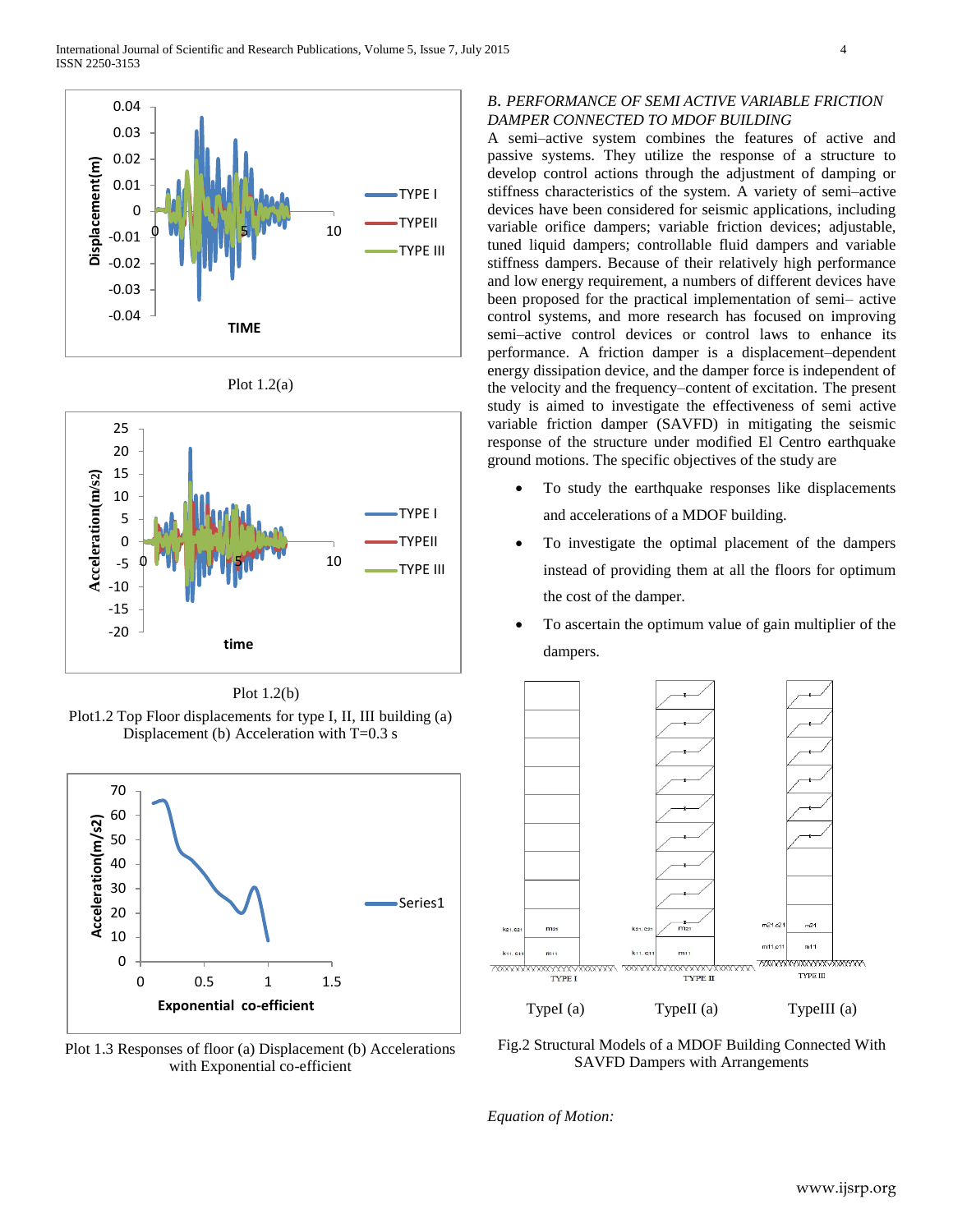$M\ddot{x} + C\dot{x} + Kx + \Delta F = -M I\ddot{x}_{g...}\dots \dots \dots \dots \dots 7$ Where M, C and K are the mass, damping, and stiffness matrices of the combined structure system, respectively; x is the relative– displacement vector with respect to the ground,  $F =$  $[f_{d1}, f_{d2}, \ldots, f_{dn}]^{T}$  is control–force vector,  $\Delta$  is a matrix of zeros and 1s, where 1 will indicate where the damper force is being applied. I is a vector with all its element equal to unity; and  $x_g$  is the ground acceleration at the foundations of the structures.

## *Semi Active Variable Friction Damper Force:*

By keeping the adjustable slip force of a semi-active friction damper slightly lower than the critical friction force, the method allows the damper to remain in its slip state throughout an earthquake of arbitrary intensity, so the energy dissipation capacity of the damper can be improved.

$$
f[k]{=}\alpha\ (G_z\,z[k-1] + G_u\,u[k-1] + G_w\,w[k-1])\ldots\ldots 8
$$

Where Gz ,Gu and Gw are given in Equation (9). After being multiplied by the factor  $\alpha$ , these matrices may also be treated as the control gains. It is obvious in Equation (8) that the parameter α plays an important role in the proposed control law. A larger value of α will lead to a higher control force, but this does not necessarily guarantee better energy dissipation capacity. [Lu, 2004]

| $G_z = K_b D(A_d - I)$  |  |
|-------------------------|--|
| $G_u = K_b D (B_d + I)$ |  |
| $G_w = K_b D E_d$       |  |

#### *Numerical Study:*

The study, MDOF structure with ten stories is considered with floor mass and inters storey stiffness is assumed to be uniform for structure. The damping ratio of 5% is considered for structure. The mass and stiffness of each floor are chosen such that the fundamental time period of structure  $T_1$  yields 0.3s for structure and for case. A thorough study is conducted to arrive building responses like displacements, and accelerations for MDOF structure connected with SAVFD damper under modified El Centro earthquake data.

## *Optimum Gain Multiplier Of Semi Active Variable Friction Damper:*

To arrive at the optimum gain multiplier of the SAVFD connected as shown in TYPE II structure .The variation of the top–floor displacements and accelerations of structure are shown in the Fig.4.3. It shows the influence of the gain multiplier on the peak responses under earthquake ground motions. It is observed that the responses of structures (displacements and accelerations) are reduced when value of gain multiplier will be in the range of 0.2 to 0.4 and after this there will be increase of responses with higher value of gain multiplier. Thus, it is concluded that the optimum gain–multiplier value exists to yield the lowest responses of building. For the gain multiplier of a different value, the performance of the dampers is significantly reduced.

*Responses Of MDOF Structure:*

The earthquake responses of the top floor displacements and accelerations connected with SAVFD at all the floors (TYPE II (a)) are plotted as shown in plot 1.5a–1.5b, respectively. These figures clearly indicate the effectiveness of Semi active variable friction dampers can reduce 70 to 80 % of earthquake responses when damper connecting arrangement is shown in Fig. 1(TYPE  $II (a)$ ).





Plot 1.4(b) Plot 1.4 Variations of Top Floor (a) Displacements (b) Accelerations with Gain Multiplier



Plot  $1.5(a)$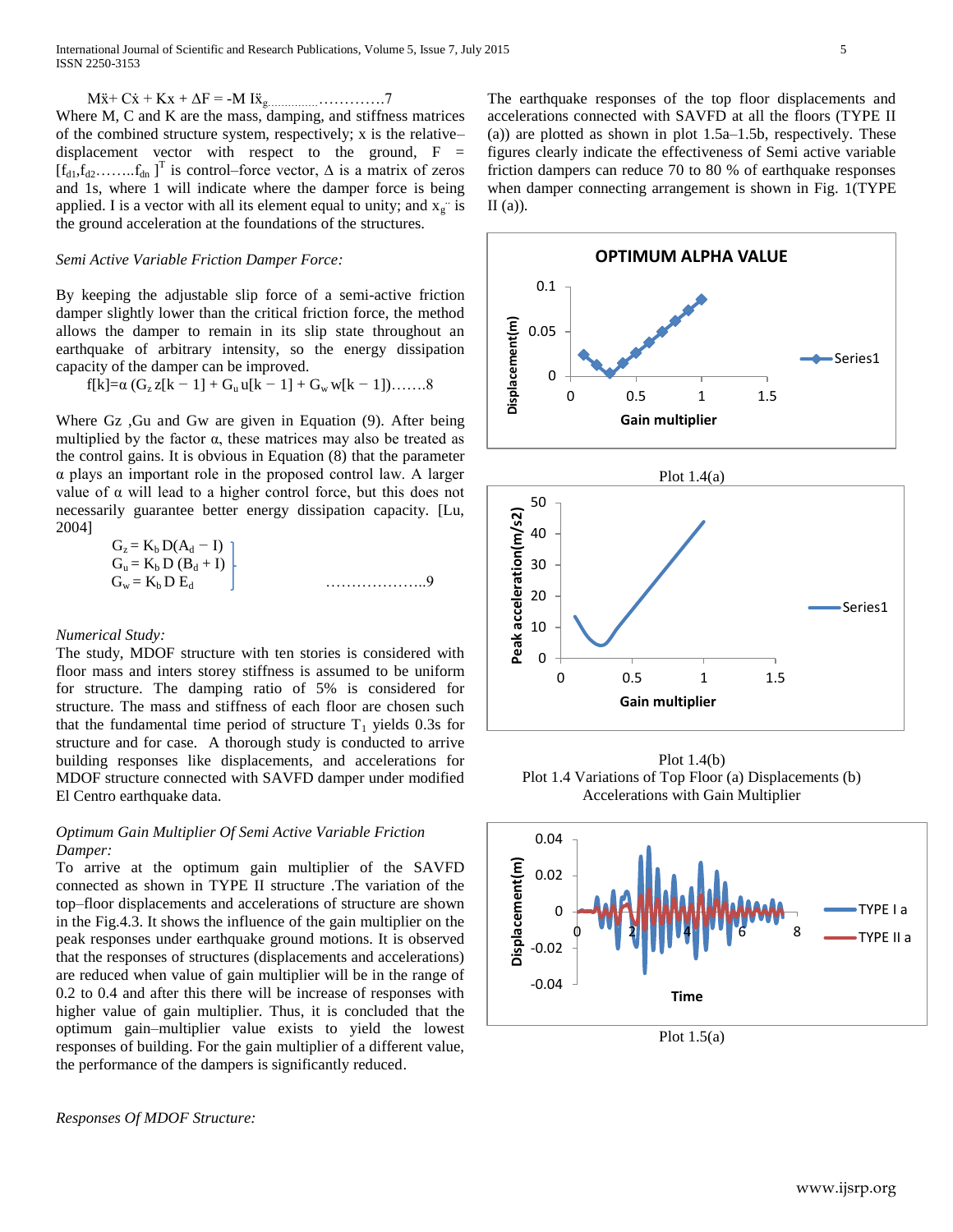

Plot 1.5(b)

Plot 1.5 Top Floor displacement and acceleration for type I (a) and type  $II(a)$  1.5(a) Displacement 1.5(b) Acceleration



Plot  $1.6(a)$ 



Plot 1.6(b)

Plot 1.6 Top Floor displacements and acceleration for type I (a) and type II (a) type III (a) 1.6(a) Displacement 1.6(b) Acceleration

*Table 2. Seismic Response Of The Building Connected With SAVFD (T1=0.3s).* \*Percentage of reduction compared to TYPE I structure

| Earthquake   |     | Peak Top floor displacement (m)        |                      |                       |  |
|--------------|-----|----------------------------------------|----------------------|-----------------------|--|
| Imperial     | str | <b>TYPE I</b>                          | TYPE II(a)           | TYPE III(a)           |  |
| Valley, 1940 | 1   | 0.035988                               | $0.012706(64.69%)$ * | $0.0175616(51.20%)$ * |  |
| Earthquake   |     | Peak Top floor accelerations $(m/s^2)$ |                      |                       |  |
| Imperial     | str | <b>TYPE I</b>                          | TYPE II(a)           | TYPE III(a)           |  |
| Valley, 1940 | 1   | 20.55093                               | $6.411074(68.8\%)*$  | 9.089983(55.75%)*     |  |

# *C. COMPARATIVE STUDY ON BUILDING WHEN CONNECTED WITH SAVFD AND VISCOUS DAMPER*

In this study, the comparative responses of MDOF building connected with semi–active variable friction dampers (SAVFD) and viscous fluid damper under El Centro earthquake excitations investigated. As we know from both dampers (SAVFD and VISCOUS FLUID DAMPER) mitigating the earthquake responses at some extent when we considering their optimum parameters but there will be some advantages and disadvantages in both damper performances hence we are giving comparison.

## *Responses Of a MDOF Building:*

For the present study, building with 10 stories with uniform floor mass (i) the damping ratio in building was taken as 5 percent. For case (ii) The stiffness of each floor of the building was chosen so they would yield fundamental time periods of 0.3 sec for building and .(ii) for comparative study when building is connected with viscous damper we are considering maximum optimum damping coefficient and maximum optimum exponential coefficient. In the same way when building connected with SAVFD we are considering maximum optimum gain multiplier. Same damper locations are considered for both the dampers. Comparative responses of top floor displacements and accelerations are shown in Plot 1.7... Results are tabulated in Table 3



Plot 1.7(a)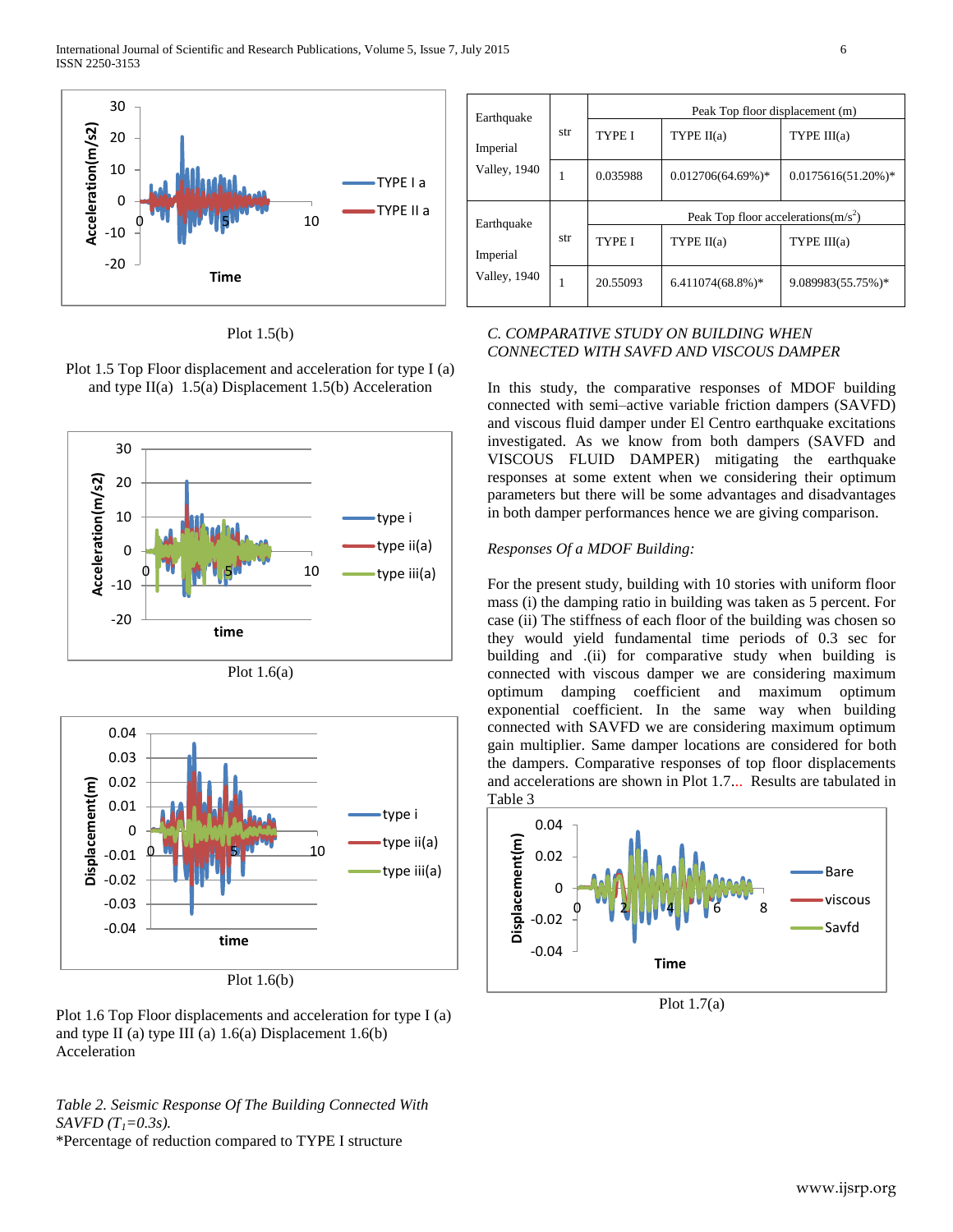

Plot 1.7(b)

Plot 1.7 Top Floor Displacement and accelerations for type I, type II and type II(a) buildings With  $T_1=0.3s$ 

|  |                                              |  | Table.3 Seismic Response of the Building Connected With |  |
|--|----------------------------------------------|--|---------------------------------------------------------|--|
|  | Viscous (TYPE II) and SAVFD (TYPE II $(a)$ ) |  |                                                         |  |

| Earthquake          |        | Peak Top floor displacement (m)        |                     |                      |  |  |
|---------------------|--------|----------------------------------------|---------------------|----------------------|--|--|
| Imperial<br>Valley, | Str    | TYPE I                                 | TYPE II             | TYPE $II(a)$         |  |  |
| 1940                | 1      | 0.035988                               | $0.009115(74.6%)$ * | $0.012706(64.69\%)*$ |  |  |
| Earthquake          |        | Peak Top floor accelerations( $m/s2$ ) |                     |                      |  |  |
| Str<br>Imperial     | TYPE I | TYPE II                                | TYPE $II(a)$        |                      |  |  |
| Valley,             |        |                                        |                     |                      |  |  |

## III. CONCLUSION

Structural control by implementing energy dissipation devices or control systems into structures is more effective in reducing excessive structural vibrations because of natural disturbances. This study presents the vibration control of multi degree of freedom building connected with viscous and semi active variable friction damper types of dampers due to earthquake effect. The model is subjected to Modified El Centro earthquake data. Dampers are placed diagonally in-between stories. Viscous damper mainly depends on damper damping coefficient and exponential coefficient similarly semi-active damper also depends on stiffness of the damper and that can be preselected by the control designer. Some of important conclusions are mentioned below

 To control vibration responses of structures it is necessary to introduce additional damping to the structures. Damping can be increased in the structure by connecting dampers and making structures stable during earthquakes.

- The viscous damper is found to be very effective to control the earthquake responses of the connected structures for this building viscous damper reduces 74% of displacement and 57% of acceleration.
- There exists an optimum damper damping and optimum exponential coefficient of the viscous damper also there will be existing optimum gain multiplier of SAVFD for minimum earthquake response of the building.
- A larger value of a gain multiplier leads to higher control force, but higher efficiency and better energy dissipation is obtained through the optimum gain multiplier
- Lesser dampers at appropriate location can significantly reduce the earthquake responses of the connected structures and reduces the cost of the dampers by 50 percent.

The SAVFD is also found to be very effective to control the earthquake responses of the structures. For this building results shows that Semi active variable friction damper reduces 65% 0f displacement and 69% accelerations. Hence SAVFD is very effective for this building compared to viscous damper as it reduces both displacement and acceleration considerably.

## **REFERENCES**

- *[1]* Akira, N, Yoshihiro, N. and Yoji, I. "Structural Control Based On Semi-Active Variable Friction Dampers**",** *Advanced Research Institute for Science and Engineering,* (2000).
- *[2]* Bharti, S. D, Dumne, S.M. and Shrimali, M.K. "Seismic response analysis of adjacent buildings connected with MR dampers", *Engineering Structures*, 32, 2122-2133 (2010).
- *[3]* Bharti, S. D. and Shrimali, M.K. "Earthquake Performance of Coupled Building by VF Damper", *The 14Th World Conference on Earthquake Engineering*, **(**2008), Beijing, China.
- *[4]* Bhaskararao, A. V. and Jangid, R.S. "Harmonic response of adjacent structures connected with a friction damper", *Journal of Sound and Vibration,* 292 710–725, (2006).